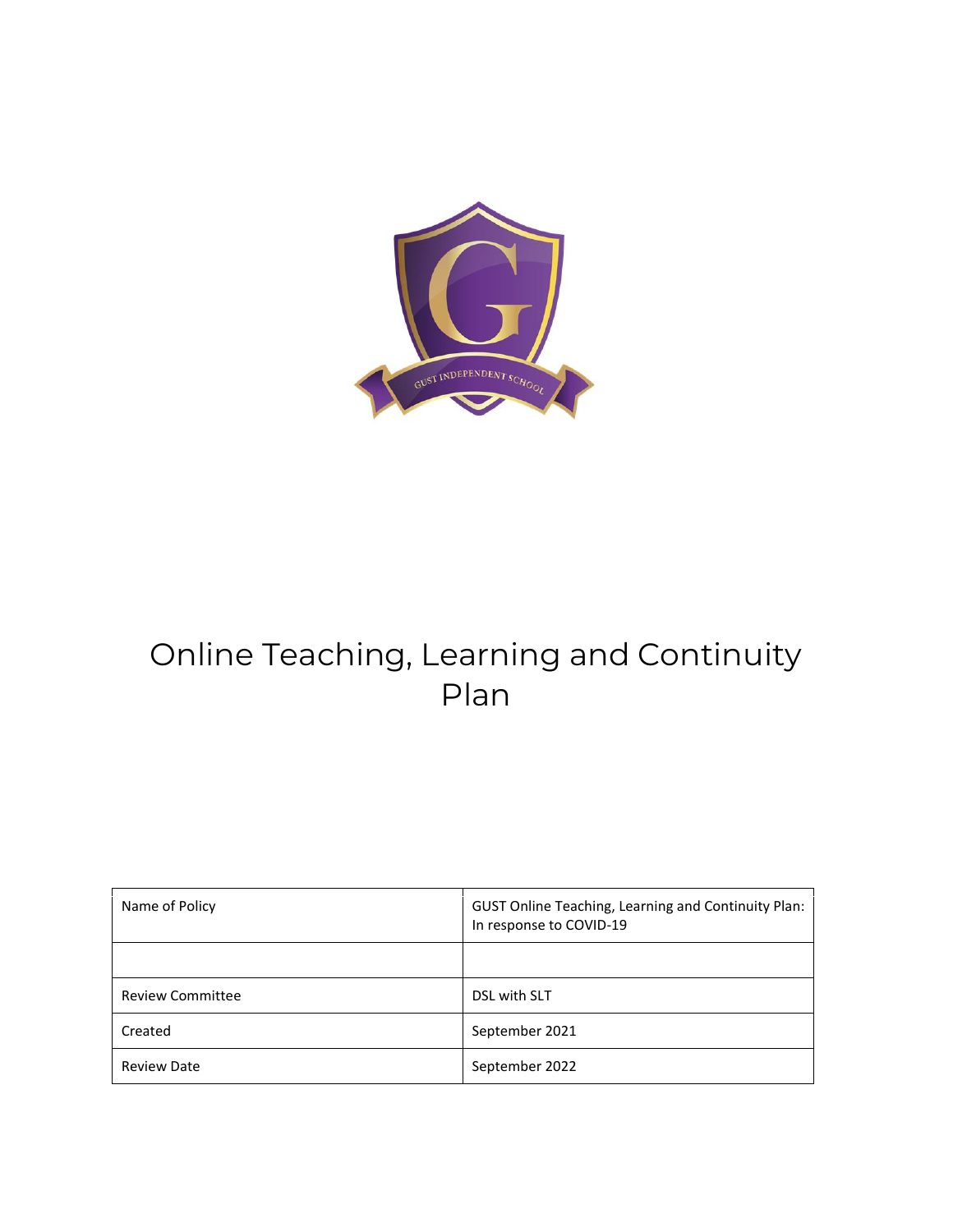#### **Rationale**

An online learning plan covers the teaching strategies, communication rules, devices, solutions, and policies supporting online or blended learning in the school community. We will keep this plan as simple as possible, but make the expectations clear for learners, teachers and guardians as to how to learn and teach online.

This plan is updated regularly, as is common for schools using online learning under emergency circumstances.

A continuity of learning plan for emergency learning and teaching is slightly different. It is focused on the transitions of students from one type of learning to another as their learning context rapidly changes. Continuity of learning plans do not only involve the technologies the school will use to continue teaching, but also considers how the students will return to school after the emergency ends.

#### **How to manage online learning and teaching**

There are two kinds of online learning and teaching that we will need to balance at GUST based on circumstances: synchronous (happening collaboratively and at the same time with a group of online learners and usually a teacher) and asynchronous (happening at any time, not necessarily in a group, but with teacher feedback).

Teachers should not assume that synchronous teaching is required or even desirable in order to support effective learning. The goal is not to try to recreate face-to-face (F2F) classrooms, which is impossible to do. Online and blended learning provide opportunities for learners to work more independently, expand their agency, and learn to use tools and strategies that they otherwise might not have. While it is not recommended to experiment in emergency situations, innovation, creativity and resilience are required to make things work. Most schools will discover they need to be adaptive and fast-thinking in order to ensure that learning continues in a healthy way.

These are some strategies that are commonly used in online and blended learning, presented in alphabetical order:

- Blogging and vlogging (creating video blogs)
- Collaborative writing or story-making
- Content production (word processing, spreadsheets, etc)
- Discussion forums or text-based chats\*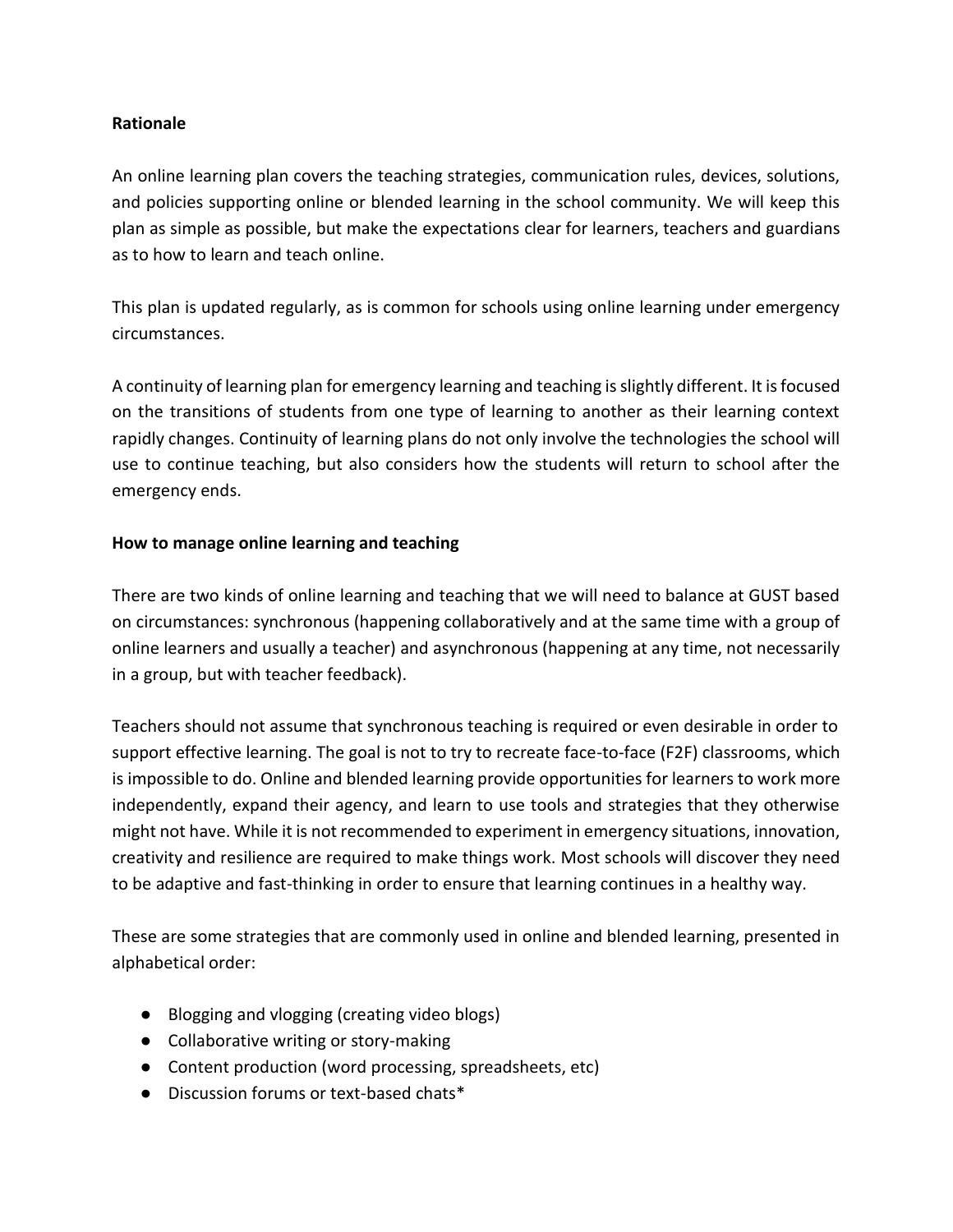- E-portfolios
- Games/gamification\*
- Intelligent tutoring (online teaching and assessment tools, often subject-specific)
- Live video chats\*
- Mapping (mind-mapping, using interactive maps and charts, etc)
- Multimedia presentations
- Online drawing and drafting
- Quizzes and surveys\*
- Video chatting and conferencing\*
- Video creation and sharing\*
- Virtual gallery walks (there are special sites and software for these)
- Virtual reality scenarios (sometimes requires special software)
- Wiki building

An asterisk (\*) denotes activities that can be easily conducted using mobile devices. All activities are possible on mobile devices, but some may prove very difficult to do.

# **Which are the easiest activities to set up and find resources for?**

In order:

- **Content production and collaborative writing.** There are many free or inexpensive ways to set up a word processing document online. Examples: Google Classroom, Zoho, Dropbox Paper.
- **Multimedia presentations.** Most content production solutions also allow for multimedia presentations, but more complex infographics and interactive presentations are possible. Examples: Beautiful.ai, Slides.com, Piktochart.com.
- **Quizzes, polls and surveys.** These can be set up online in a few minutes. Examples: Easypolls, SurveyMonkey, Typeform.
- **Games and simulations.** There are many options for educational games online that can be accessed by anyone. Examples: PhET interactive simulations, National Geographic Kids, The World's Future.
- **Video chatting and conferencing** (depending on bandwidth and access). Many free or builtin applications are available for individual and group chats. Examples: FaceTime, Microsoft Teams, Zoom.

#### **Free interactive material and learning tools**

#### [BBC Bitesize](https://www.bbc.co.uk/bitesize)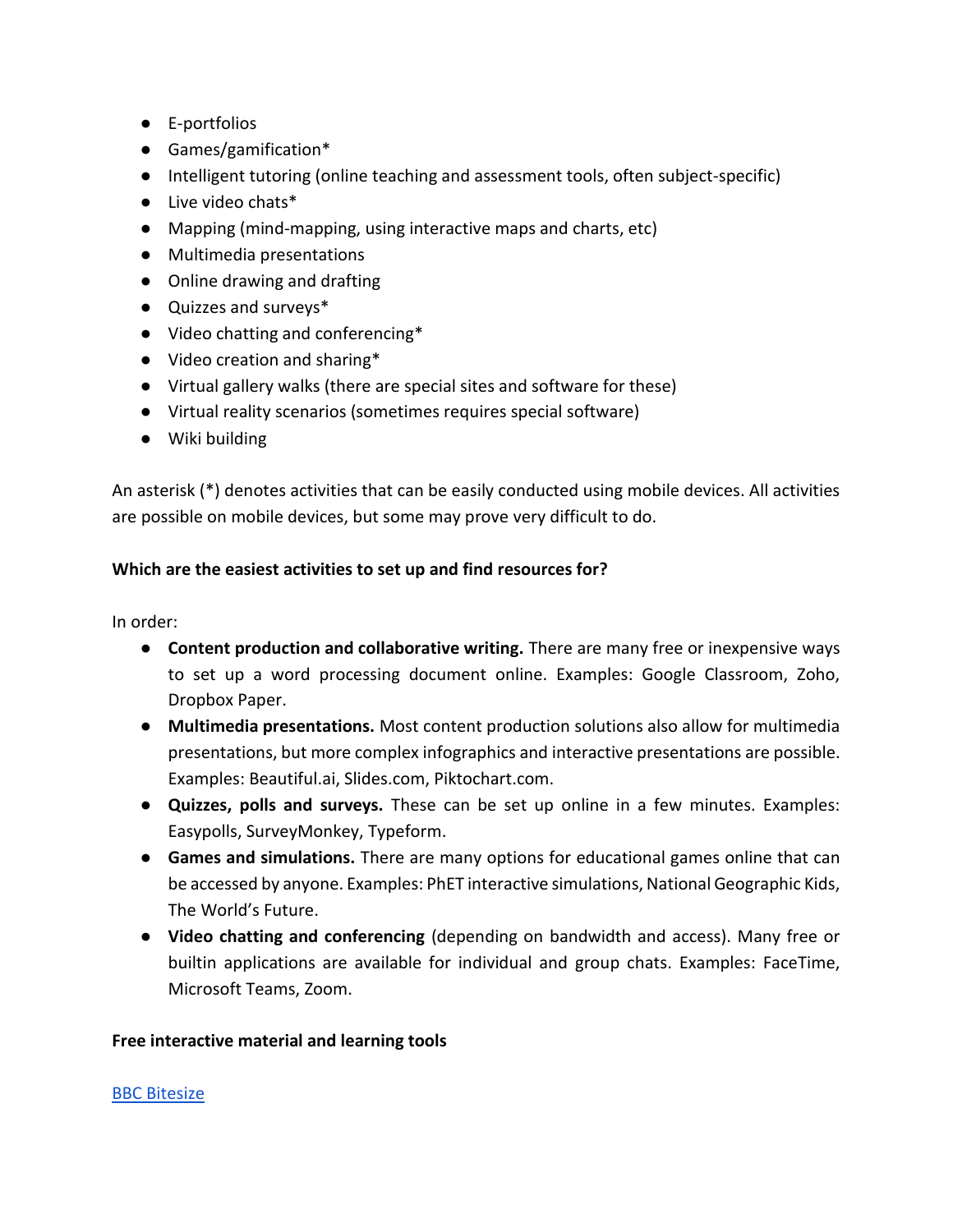Beginning Monday 20 April, BBC Bitesize will publish daily online lessons for all ages. They'll also have a new dedicated TV channel full of learning content, podcasts on BBC Sounds and loads of educational videos on iPlayer.

# **[Twinkl](https://www.twinkl.co.uk/)**

The trusted home of teacher-created planning and assessment materials and teaching resources.

## **[ActiveLearn](https://www.activelearnprimary.co.uk/)**

A digital learning space for your pupils and a toolkit for you, so that you can search, plan, allocate and assess all in one place.

#### **Setting up online learning management**

There are free or open source options for learning management. Examples:

- [Google Classroom](https://classroom.google.com/)
- [Moodle](http://moodle.org/)
- [Opigno](https://www.opigno.org/en)

#### **Learning experiences that involve physical activities, resources, or spaces**

The answer to this is specific to the school's situation. However, in most circumstances it is possible to assign activities and discussions so that students seek out the physical experiences they need, then bring back evidence of and reflections on what they have done. This is possible with all age groups, depending on the amount of supervision they need to conduct physical activities.

Parents or guardians will need to supervise younger learners in their play and learning activities the school needs to provide some basic guidelines on what to observe.

For students who are **not under quarantine** but separated from school, it is possible to use public libraries, sports facilities, or even art galleries as part of their learning. Some colleges and universities can provide space for science and art activities. Online databases for resources are available through most library subscriptions.

If students **are under quarantine or must remain indoors**, intelligent tutors and virtual learning environments can provide some support, especially for science-related activities. There are many open-source and free options for virtual science labs, galleries, physics simulations, etc that can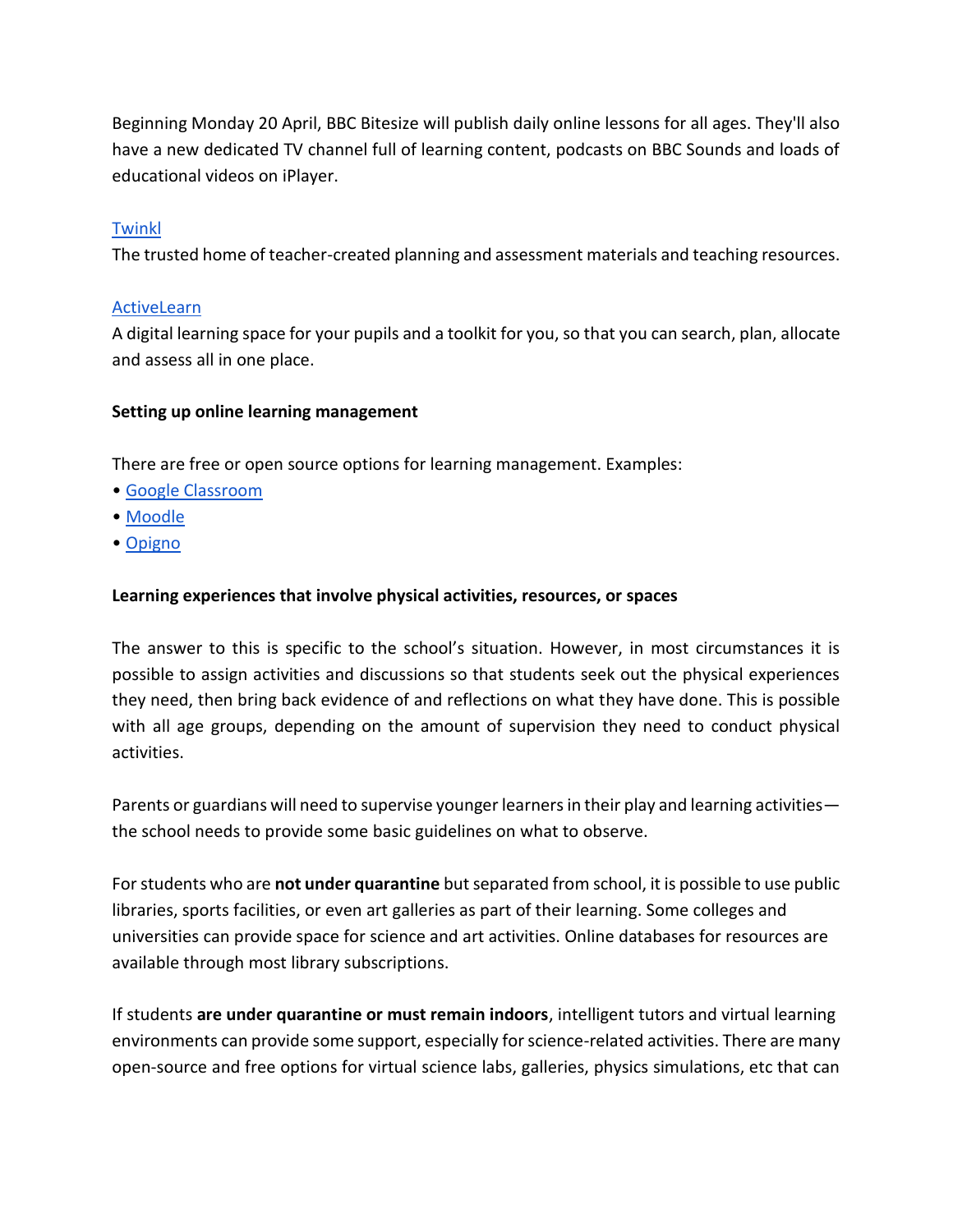be used to support students. Physical health activities that can be conducted indoors are also reasonable options for students under temporary quarantine.

#### **Mobile learning strategies**

An option that might be considered is mobile learning. "Mobile" does not only refer to the portable computing device but also the learning that is best used with smartphones or tablets. The 4C framework below is a simple, well-established starting point to decide on how to implement learning through mobiles.

- Content: providing media (for example, documents, audio, video) to the learner/performer
- Compute: taking in data from the learner and processing it
- Capture: taking in data from sensors (for example camera, GPS, etc) and saving for it sharing
- or reflection
- Communicate: connecting learners/performers with others

The 4Cs of mobile learning can help teachers design experiences that are not possible without mobile solutions. It can also serve to expand experiences students can have if they do not have laptops at home or easy access to fast internet.

# **How online learning supports exhibitions and wider community activities**

There are a few methods of exhibiting or sharing content and discussion for wider audiences.

- Virtual conferences or festivals. Usually a combination of visual content, webinars, online discussions, and text chats. If the school wants to "host" a virtual festival, they can create a website or use tools like YouTube or Wix.com to create opportunities for sharing.
- Virtual galleries. There are specific websites that use a 3D format where students can create virtual exhibitions with text and images. Example: Kunstmatrix Art.Spaces: https://artspaces.kunstmatrix.com/en
- Learning management unit sharing. If the schools want to share each other's exhibition work, an LMS can be an effective virtual space to share and learn.

#### **Use of social media for learning and teaching**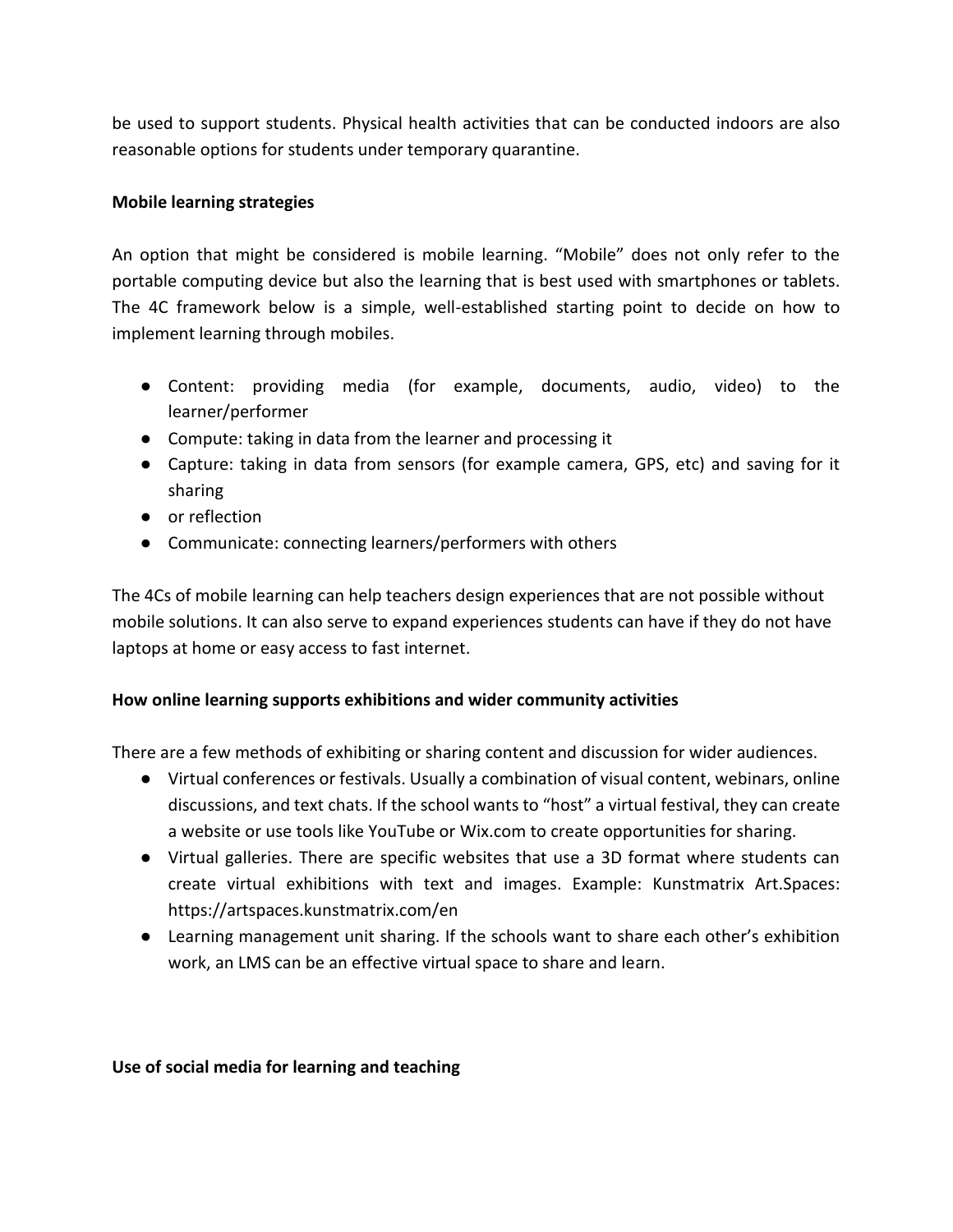It is possible to use social media for some communications or media sharing with parents, guardians, or learners who are over 13 years old. There are also some closed social media sites that are moderated and that younger learners can sign into. Examples include Edmodo and GeckoLife. For smaller cohorts of learners and teachers, we can consider family sharing apps such as FamilyWall that allow small groups to post media, keep calendars, and have text chats.

That being said, using social media does not protect the privacy of users adequately enough for the depth of sharing and discussion required for learning and teaching at GUST. If teachers want to do extensive sharing of content and reflections, this should be done through an LMS.

# **Guidelines to ensure the privacy and data protection of the school community**

Privacy and data protection should be taken seriously. Recommendations for data privacy and protection in this document are GDPR-adherent whenever called for.

# GDPR rules

If a school is in a GDPR country and transmits or asks for personal data or information from anyone, including video and images, even temporarily, GDPR rules apply for transmission. If a school is in a country that is not under GDPR but is transmitting data or information to or from anyone residing in a GDPR country, the rules also apply. If a citizen of a country under GDPR currently resides in a nonGDPR country, the rules do not apply—GDPR only applies to residents, not citizens abroad. However, students or teachers returning to a GDPR-adherent country from abroad may find some of their data is not transferable if the school does not comply with GDPR.

There are two major areas in online learning where privacy and data protection must be considered.

- Sharing personal data via the internet
	- Images, videos, or student submissions are all considered "personal information" under GDPR rules. It is required for GDPR countries (and recommended for others) that any information created by students, or with them included, is anonymised, blurred out, or otherwise protected unless the guardians give formal permission in writing that the information can be used. If the student is considered a legal adult in their country of residence, they can give formal permission, but guardians should be informed.
	- Children under the age of 13 must not participate in unmoderated social media activities as part of their learning. There are moderated sites for younger users or sites that permit moderators to be added (teachers and guardians).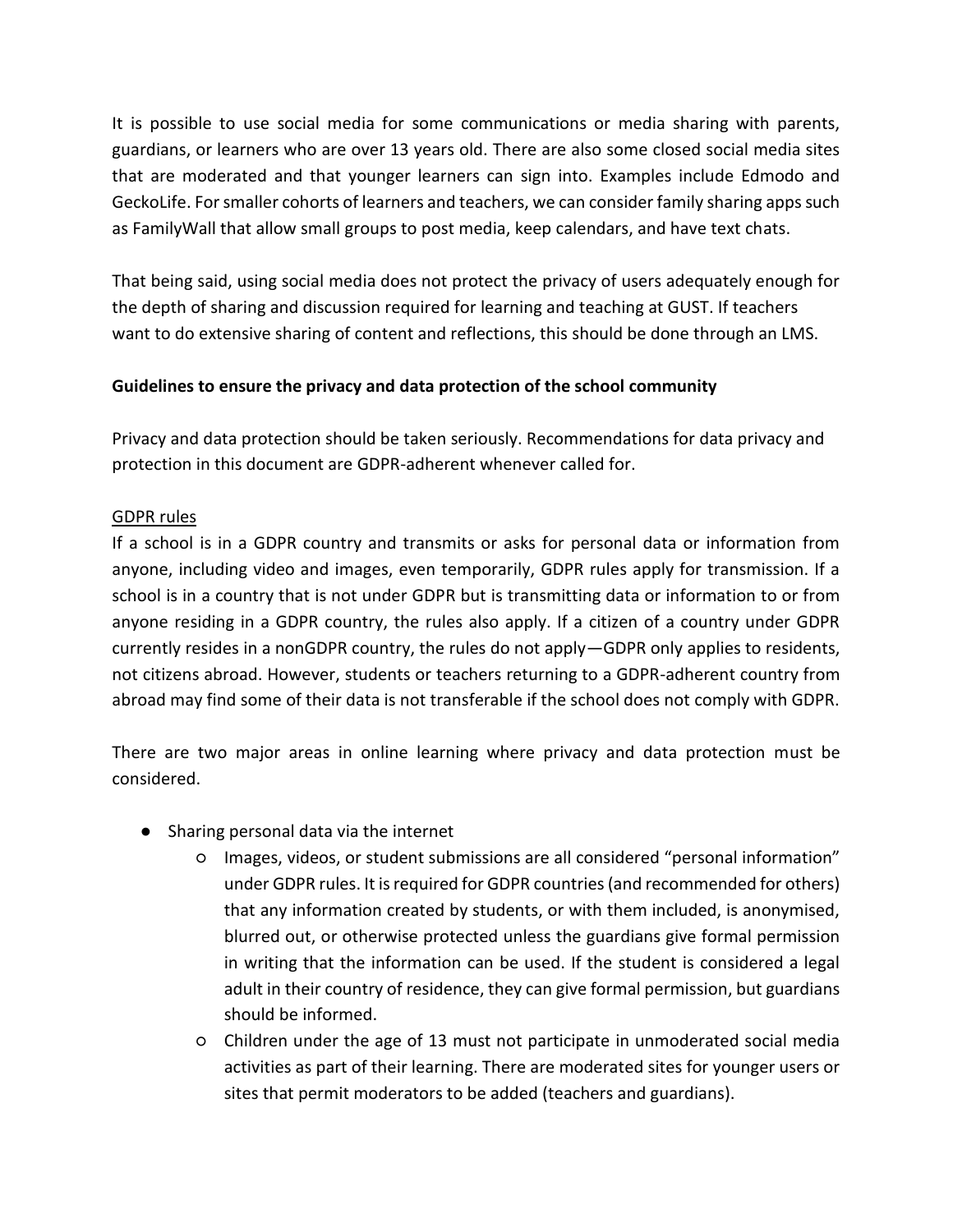- If the school uses social media as part of its contingency learning plan, the personal information of students, teachers, other staff or guardians should not be used or transmitted to third parties online.
- If the school uses learning management or reporting systems, the provider must be able to prove their systems are GDPR-compliant or the school must prove that GDPR rules do not apply to any member of the school community.
- Video conferencing and recording
	- Just as with personal information, video imaging of minors needs permissions from parents or guardians for all age groups. With learners under the age of 11, video conferencing should happen with said guardians present. Learners can also chat in groups regardless of age, through one-on-one conferencing with students is best for feedback on individually-assigned activities and general wellness.
	- As much as possible, video conferencing should be set up to eliminate backgrounds that provide information on learners' personal lives and locations. A simple white or light-coloured background is best.
	- Personal names should be avoided in any chat invites or titles. For conferences, the student and guardian should be informed if the conference will be recorded.

## **How to ensure students are not disadvantaged by online teaching**

Effective online teaching is not the same as face-to-face (F2F). It is not a matter of whether it is equal. It requires different activities, some which are better done online. However, learners become disadvantaged if they are not provided with certain resources for learning independently and online:

- Access to devices appropriate for online learning. Some learning activities can be conducted using mobile devices.
- Internet access and adequate bandwidth (speed). Poor bandwidth can make many synchronous activities very difficult. For schools with students in poor bandwidth areas, a combination of asynchronous activities and telephone check-ins provides more support.
- Time zone friendly schedules. Changing teaching schedules to shorter class times in similar time zones with more meetings but fewer students at one time is more effective in online learning situations. If meeting times are combined with collaborative activities, students are more likely to log on and complete tasks or discussions.
- Effective feedback. Checking in with learners regularly is important. If systems allow, students can also get valuable feedback automatically from online quizzes and intelligent tutors as well as direct comments or discussion from peers and teachers.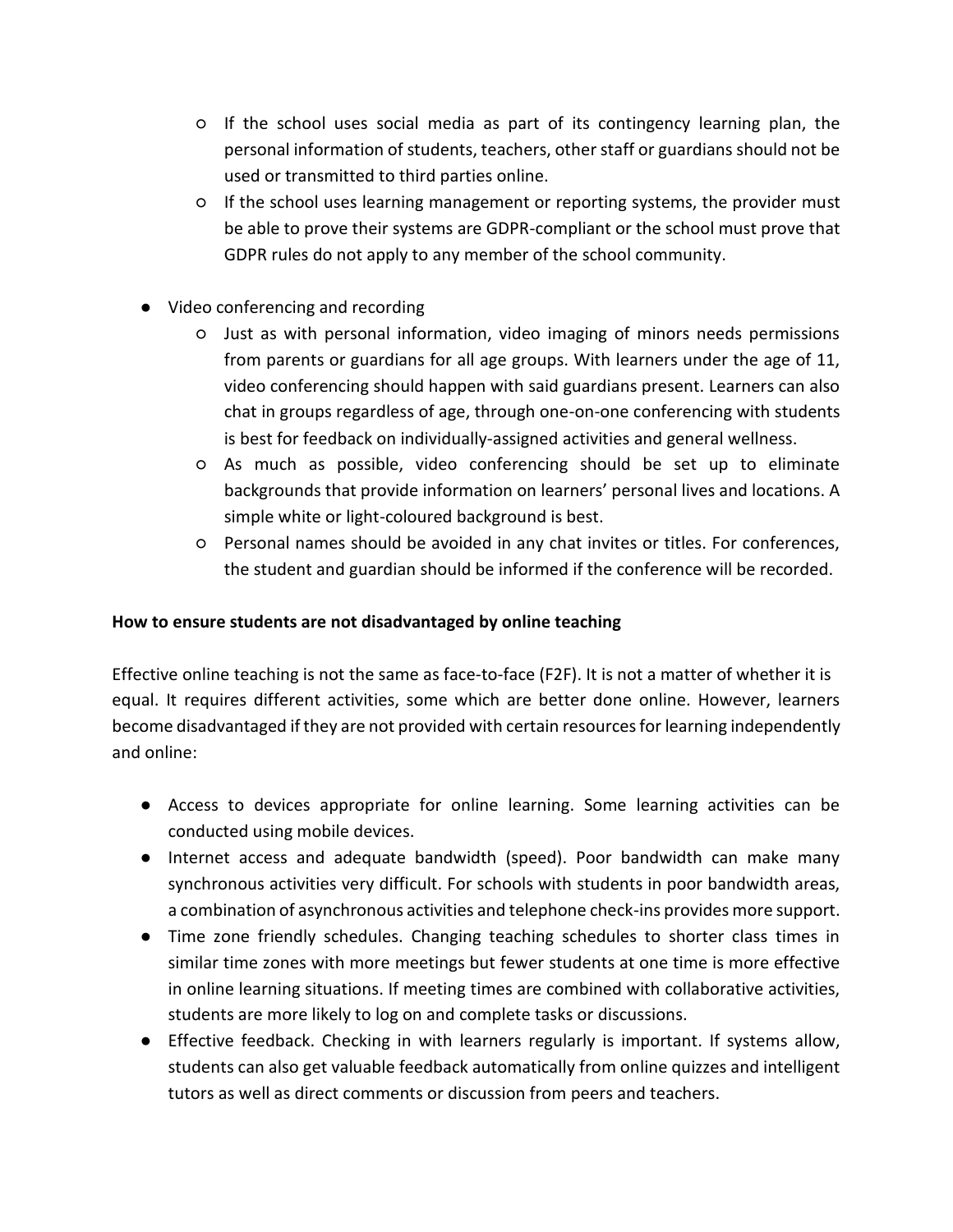- Opportunities for independent learning. Wherever they are, students are learning informally every day. Designing learning activities and discussions that capture students' experiences while they are away keeps them engaged and gives teachers valuable feedback on how the students are feeling. It also provides opportunities for multiple perspectives in learning that might not happen if students were all physically together.
- Meaningful screen time and conferencing.
	- For children over the age of 5, this means developing activities that keep their attention and engage them with the environment around them. Common Sense provides a wealth of information on interacting online. An example of their offerings is here: [https://www.commonsense.org/education/articles/5-online](https://www.commonsense.org/education/articles/5-online-discussion-tools-to-fuel-student-engagement)[discussion-tools-to-fuel-student-engagement](https://www.commonsense.org/education/articles/5-online-discussion-tools-to-fuel-student-engagement)

#### **Online safeguarding**

#### For Parents:

Know what your children are doing online and who they are talking to. Ask them to teach you to use any applications you have never used. Keeping the computer in a family room means that you can share your child's online experience – and that they are less likely to act inappropriately (i.e. via webcam). Help your children to understand that they should never give out personal details to online friends – personal information includes their messenger ID, email address, mobile number and any pictures of themselves, their family or friends. If your child publishes a picture or video online, anyone can change it or share it. Remind them that anyone may be looking at their images and one day a future employer could! If your child receives spam/junk email and texts, remind them never to believe them, reply to them or use them.

It's not a good idea for your child to open files that are from people they don't know. They won't know what they contain – it could be a virus, or worse – an inappropriate image or film. Help your child to understand that some people lie online and therefore it's better to keep online mates online. They should never meet up with any strangers without an adult they trust. Always keep communication open for a child to know that it's never too late to tell someone if something makes them feel uncomfortable.

Please see the links below to a selection of websites that may be useful to you and familiarise yourself with our **e-safety policy**. They are rich in content with useful guidelines and other extremely important legal information and procedures all parents and pupils should be aware of.

#### Resources for parents and school staff: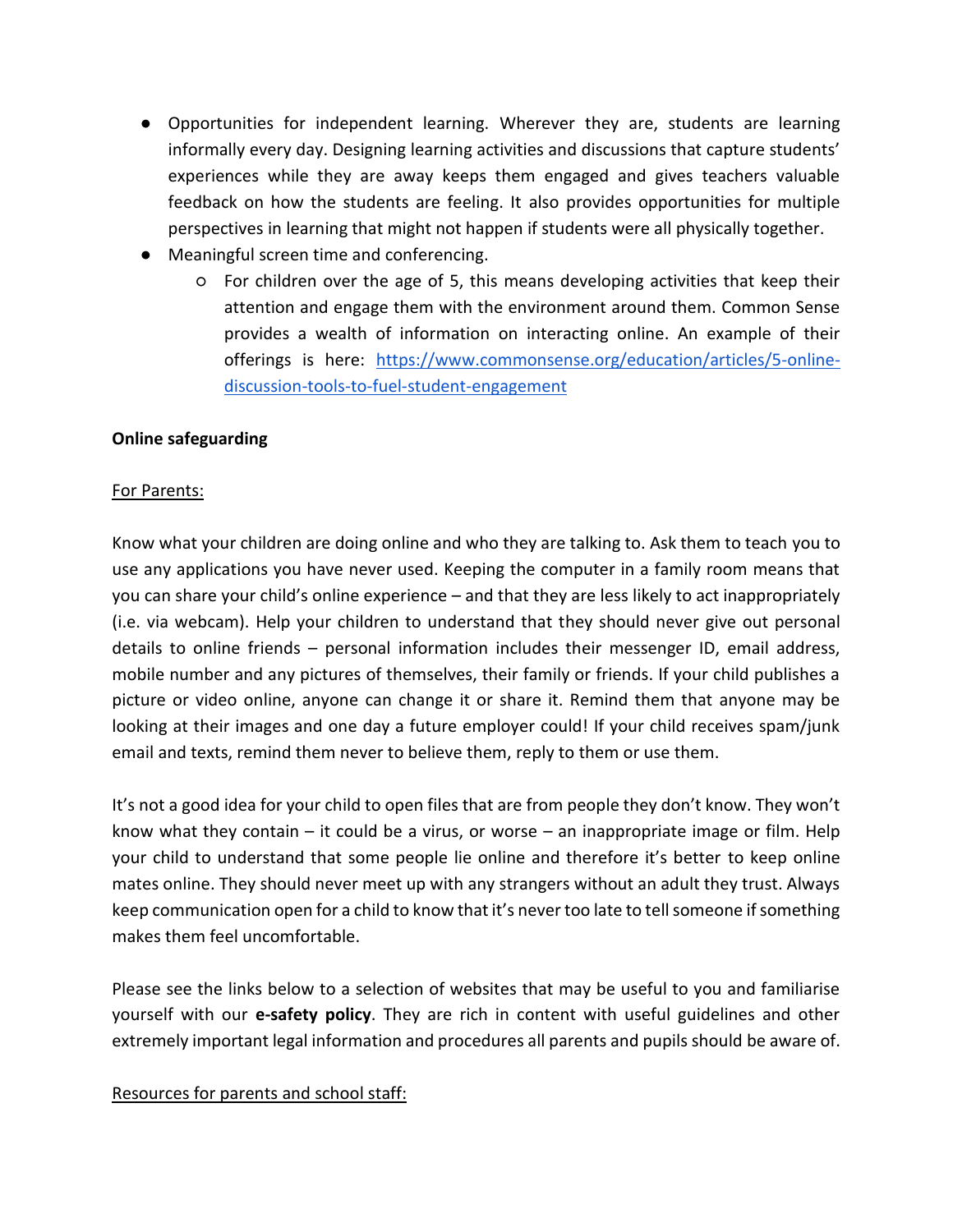# *CEOP (Child Exploitation and Online Protection Centre)*

[www.ceop.police.uk](http://www.ceop.police.uk/)

The child exploitation and Online Protection Centre (CEOP) delivers a multi-agency service dedicated to tackling the abuse and exploitation of children in the 'real world' and the 'e-world'. Young people and parents can get support ona range of issues such as viruses, hacking and bullying on-line. They can also report someone who is acting inappropriately.

#### *Think you know*

#### [www.thinkuknow.co.uk](http://www.thinkuknow.co.uk/)

Explore one of the six Thinkuknow websites for advice about staying safe when you're on a phone, tablet or computer:

- 4-7
- 8-10
- 11-13
- $14+$
- Parent/Carer
- Children's Workforce

# *The Virtual Global Taskforce: combatting online sexual abuse*

[www.virtualglobaltaskforce.com](http://www.virtualglobaltaskforce.com/)

An international collaboration of law enforcement agencies, non-government organisations and industry partners to protect children from online and offline sexual exploitation.

# *Internet watch foundation*

<https://www.iwf.org.uk/>

Website and hotline where members of the public can report images of child abuse (from anywhere in the world), criminally obscene content hosted in the UK, and criminally racist content hosted in the UK.

*Stop it now* <https://www.stopitnow.org.uk/>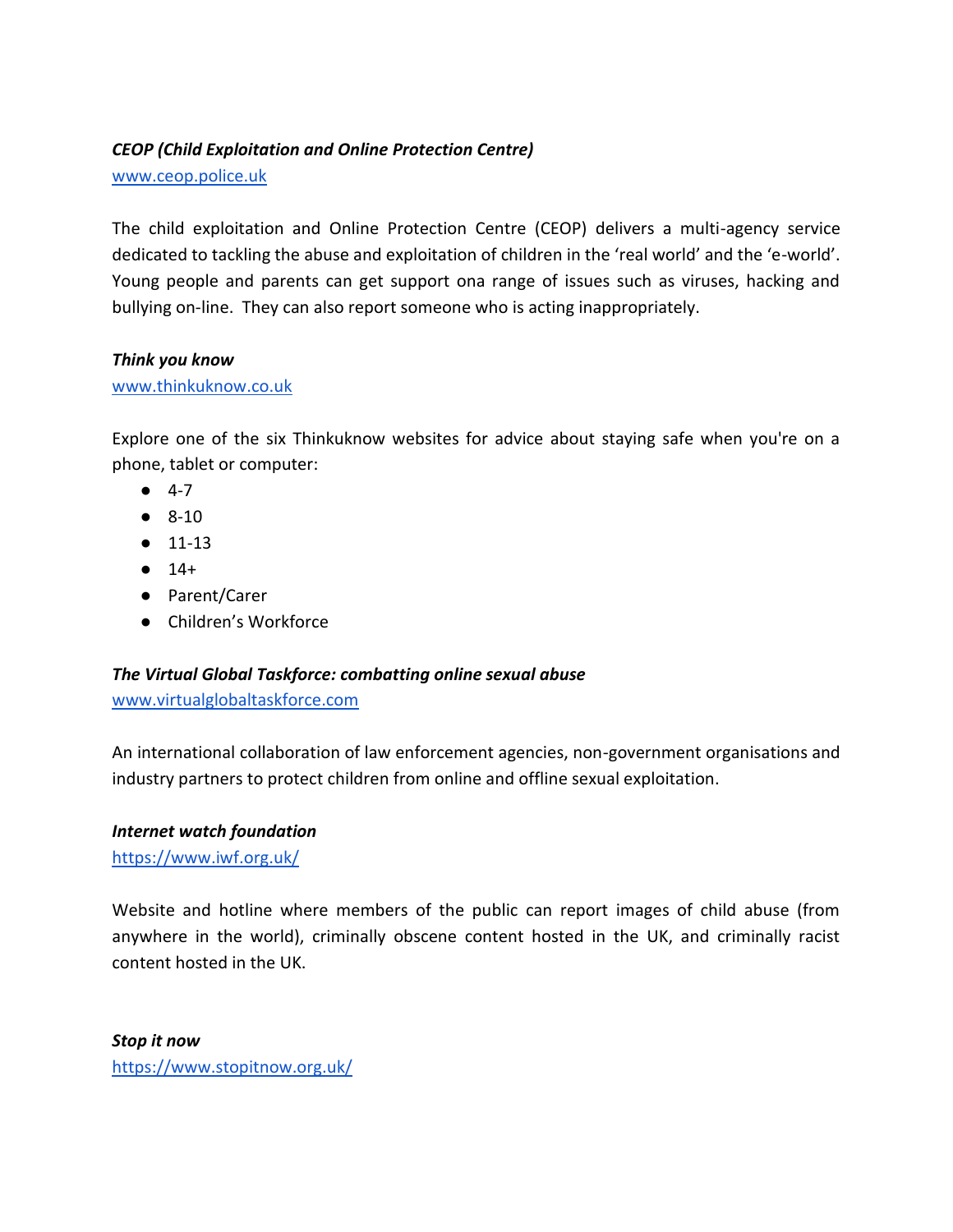A partnership of leading children's charities who work with the government and child protection agencies to promote public education and prevent child sexual abuse.

#### *Get safe online*

<https://www.getsafeonline.org/>

A one stop shop for reliable up to date information about online safety.

Accessible information and resources for Parents, Children and Young people:

[Childnet](http://www.childnet.com/)

[Kidsmart](http://www.kidsmart.org.uk/)

#### [CBBC Stay Safe](http://www.bbc.co.uk/cbbc/curations/stay-safe)

#### [Bullying UK](http://www.bullying.co.uk/)

Click on the link for a website with information for parents [parentinfo.org](https://parentinfo.org/)

#### **Managing screen time**

"Screen time" refers to the amount of time a user spends on a device to access on-screen activities. There are limits as to the amount of time everyone should spend online, but the amounts and the rules for screen time vary by age. Videoconferencing and social interactions using video do not count towards screen time.

For more information, please check this blog that summarizes the research on screen time for children: [https://forge.medium.com/screen-time-is-good-for-kids-if-theres-a-human-on-the](https://forge.medium.com/screen-time-is-good-for-kids-if-theres-a-human-on-the-otherend-d33124c1f74)[otherend-d33124c1f74](https://forge.medium.com/screen-time-is-good-for-kids-if-theres-a-human-on-the-otherend-d33124c1f74)

Recommended screen time, that is not video conferencing for learners and teachers, are based on the recommendations created by the American Academy of Pediatrics:

- Ages 2–5: 1 hour, broken into sessions of a maximum of 30 minutes.
- Age 6 and above: no specific screen time limits, but screen time should not affect physical activity and face-to-face interactions at home and school. Consistent limits on screen time are also very important.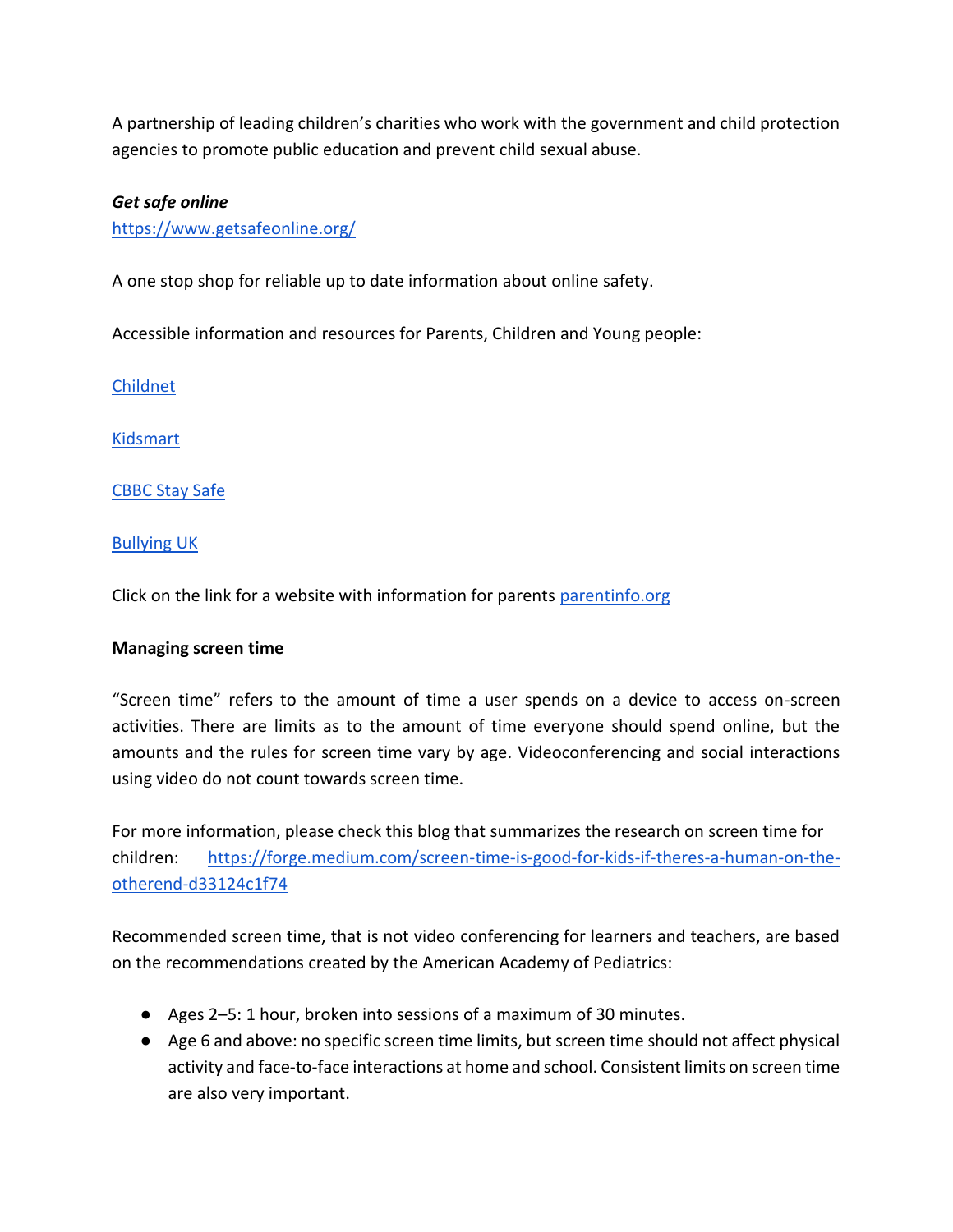Some screen time activities such as online socialising and gaming can be very immersive. Creating learning experiences with limited capacity to engage are key. Make sure that activities are limited in length with clear goals that learners can retain when they are finished.

## **How can teachers authenticate work that is being completed remotely?**

It is easier to authenticate student work online than most people think. However, it requires some changes to how assignments are presented and submitted for review. It also requires teachers to monitor students' online activity more closely than in normal classroom situations. Note: these guidelines are for school-based assessments only.

Here are some basic guidelines to designing and evaluating online work for authenticity:

- Use more formative assessments that are designed to get students to work together and use online resources.
- Have a very clear policy on how to submit work online. Students who are given a precise procedure are less likely to make mistakes in submissions, which accounts for many online learning integrity violations.
- Create questions and inquiries that require learners to embed their personal experiences and context into any assessed content. Since many online students will be in different locations, it will be easier for the teacher to see when a student is using their surroundings to compose their work.
- Create more multimedia assignments that require students to remix pictures, videos and text into their own creations.
- Create libraries and pathfinders for students to use as part of assignments, then ask students to quote from them as part of their work. This check how well they are able to reference and cite work as well as reduce opportunities for copying the work of others.
- Interview students about their work using a synchronous chat with audio or video feeds, if possible. It is much more difficult to produce spontaneous answers when talking online.
- For ActiveLearn, check login time, collaboration data, and submission types to see how often and long students are involved with assignments.

#### **Transitioning from online back to face-to-face learning**

A continuity of learning plan is advised to transition learners and teachers back to school.